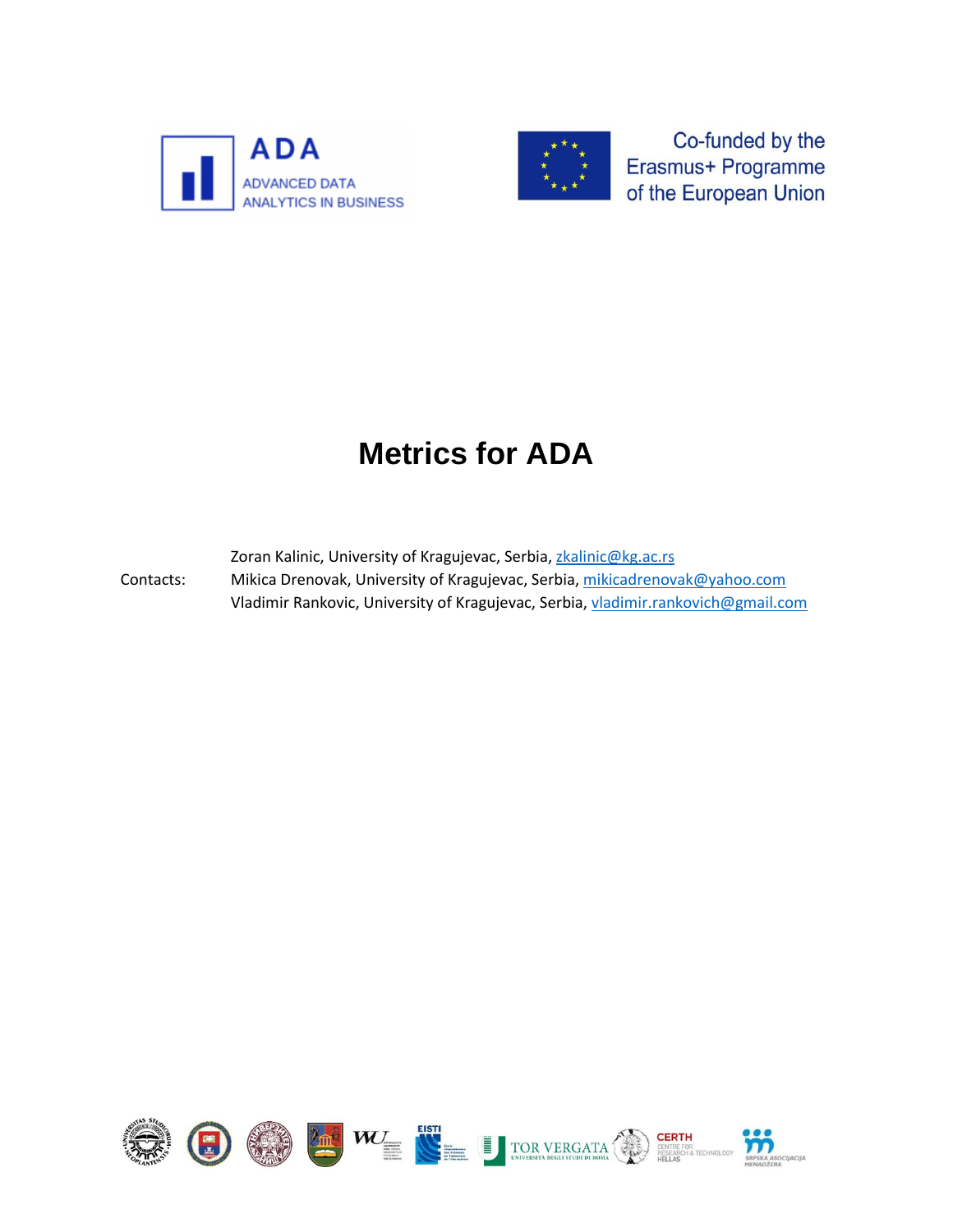| Project acronym:    | <b>ADA</b>                                 |
|---------------------|--------------------------------------------|
| Project full title: | <b>Advanced Data Analytics in Business</b> |
| Project No:         | 598829-EPP-1-2018-1-RS-EPPKA2-CBHE-JP      |
| Funding scheme:     | ERASMUS+                                   |
| Project start date: | November 15, 2018                          |
| Project duration:   | 36 months                                  |

| Abstract | This report defines metrics for master study program of advanced data analytics in<br>business, i.e. it defines relevant metrics and indicators for the accreditation of study<br>programs, training of teachers, student enrollment, operation of the master programs,<br>learning analytics, cooperation with companies and student internships, LLL courses,<br>defining metrics for cooperation with companies, satisfaction of attendees with the |
|----------|--------------------------------------------------------------------------------------------------------------------------------------------------------------------------------------------------------------------------------------------------------------------------------------------------------------------------------------------------------------------------------------------------------------------------------------------------------|
|          | programs, and employability of students. Final list of the indicators was set during the<br>Workshop on ADA metrics, held at Vienna University of Economics and Business                                                                                                                                                                                                                                                                               |
|          | Administration, on March 10, 2020.                                                                                                                                                                                                                                                                                                                                                                                                                     |

| Title of document:   | Metrics for ADA                     |
|----------------------|-------------------------------------|
| Work package:        | WP5: Quality Control and Monitoring |
| Activity:            | 5.2 Metrics for ADA                 |
| Last version date:   | 10/03/2020                          |
| File name:           | Metrics for ADA.pdf                 |
| Number of pages:     | 7                                   |
| Dissemination level: | Consortium                          |

## VERSIONING AND CONTRIBUTION HISTORY

| Version | Date       | Revision description | Partner responsible |
|---------|------------|----------------------|---------------------|
|         | 10/03/2020 | Creation of document | UNIKG               |

## DISCLAIMER

The European Commission support for the production of this publication does not constitute an endorsement of the contents which reflects the views only of the authors, and the Commission cannot be held responsible for any use which may be made of the information contained therein.



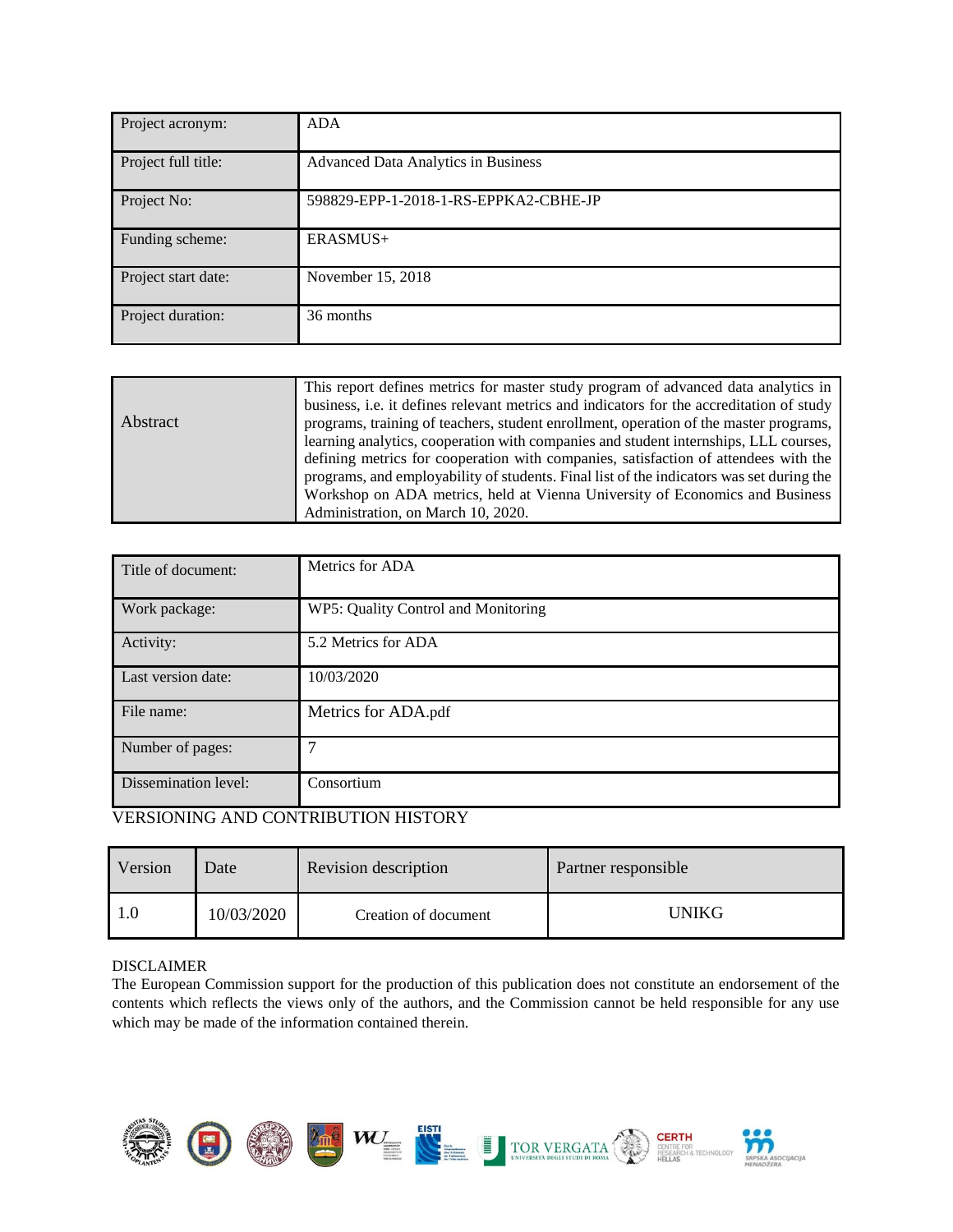## Metrics for ADA

In order to allow for quantification of progress and success of project activities ADA project quality plan will rely on certain metrics, in line with the practices and experiences of the successful management of business analytics study programs and LLL courses. As this is the most important outcome of the ADA project, a special workshop was organized to introduce the institutions organizing master study programs and LLL courses to set quality metrics. Prior to the workshop, draft set of metrics was prepared by WP5 Leader and presented to all project partners for a discussion and suggestions. The final set of indicators was fine-tuned and adopted during the Workshop, and formatted as a Report-deliverable of 5.2.

The following metrics is set as part of this activity:

- 1. Metrics for of the degree of completion of Accreditation process,
- 2. Metrics for training of teachers,
- 3. Metrics for the student enrollment,
- 4. Metrics for operation of the master program,
- 5. Metrics for learning analytics (measurement of students' performance at study program and courses),
- 6. Metrics for cooperation with companies and student internships,
- 7. Metrics for LLL courses,
- 8. Metrics for satisfaction of attendees with the programs,
- 9. Metrics for employability of students, etc.

Indicators based on established metrics will be followed and reported on a regular basis as part of internal project reporting.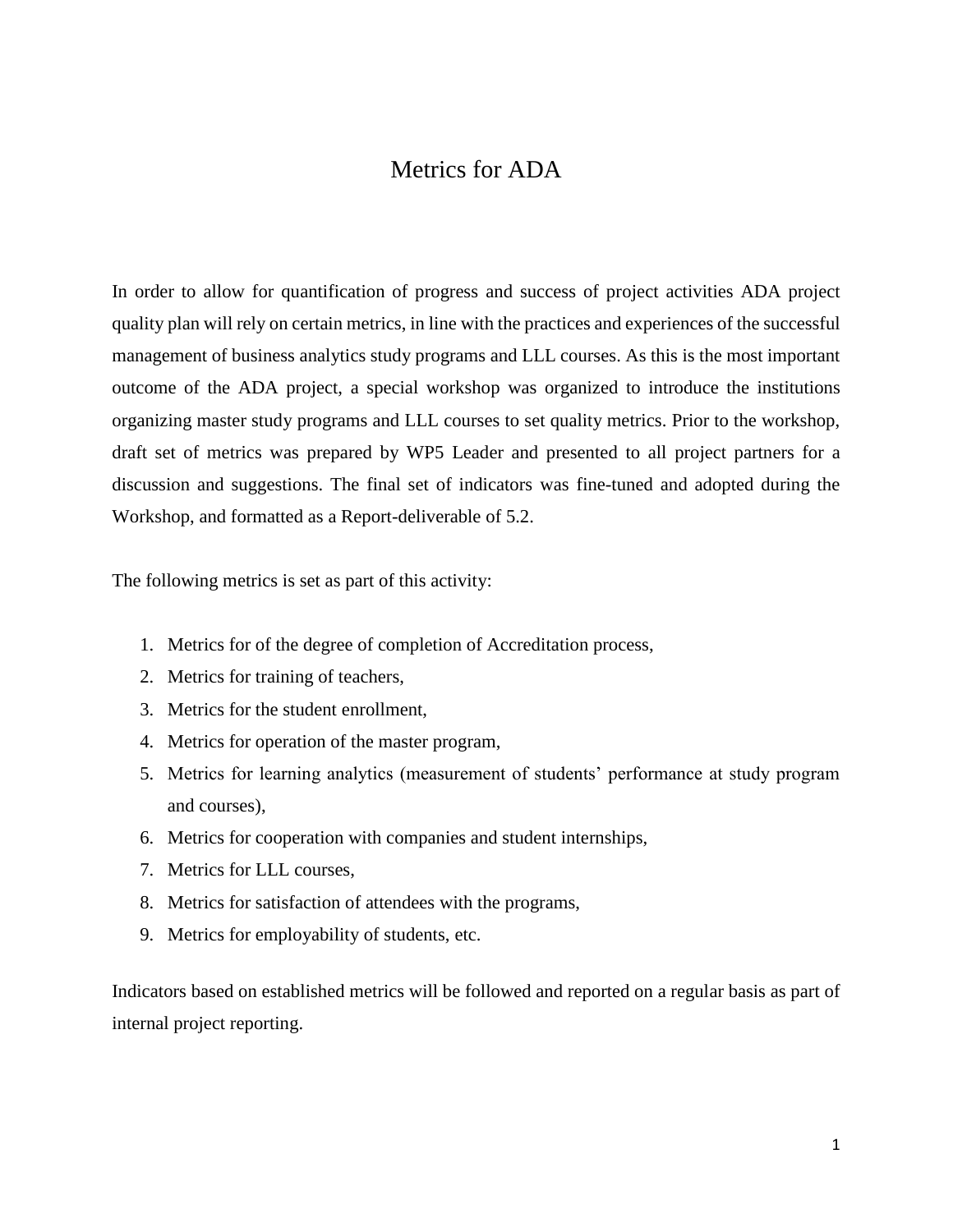|                | Metrics for of the degree of completion of Accreditation process               |                                                |                                                     |                                              |  |  |  |
|----------------|--------------------------------------------------------------------------------|------------------------------------------------|-----------------------------------------------------|----------------------------------------------|--|--|--|
| No.            | Indicator                                                                      | How indicator will be<br>measured              | Who is responsible for<br>measurement and reporting | When to measure                              |  |  |  |
| 1              | Number of accredited ADA study<br>programs                                     | Decisions of NEAQA                             | UNS, UB, UNI                                        | At the end of<br>accreditation process       |  |  |  |
| $\overline{2}$ | Difference between planned and<br>actually accredited ADA study<br>programs    | ADA project proposal and<br>Decisions of NEAQA | QCC and PC                                          | At the end of<br>accreditation process       |  |  |  |
| 3              | Number of accredited modules<br>within study program                           | Decisions of NEAQA                             | UNS, UB, UNI                                        | At the end of<br>accreditation process       |  |  |  |
| 4              | Number of accredited courses                                                   | Decisions of NEAQA                             | Each Serbian HEI partner                            | At the end of<br>accreditation process       |  |  |  |
| 5              | Number of accredited (confirmed,<br>verified) lecturers                        | Decisions of NEAQA                             | Each Serbian HEI partner                            | At the end of<br>accreditation process       |  |  |  |
|                | <b>Metrics for training of teachers</b>                                        |                                                |                                                     |                                              |  |  |  |
| No.            | Indicator                                                                      | How indicator will be<br>measured              | Who is responsible for<br>measurement and reporting | When to measure                              |  |  |  |
| 1              | Number of organized trainings for<br>teachers                                  | Event reports                                  | WP2 Leader                                          | After every training<br>visit to EU partners |  |  |  |
| $\overline{2}$ | Number of teachers trained during<br>study visits abroad                       | Individual travel reports;<br>Event reports    | Each Serbian HEI partner                            | After every training<br>visit to EU partners |  |  |  |
| 3              | Number of courses covered by<br>teachers trained during study visits<br>abroad | Individual travel reports;<br>Event reports    | Each Serbian HEI partner                            | After every training<br>visit to EU partners |  |  |  |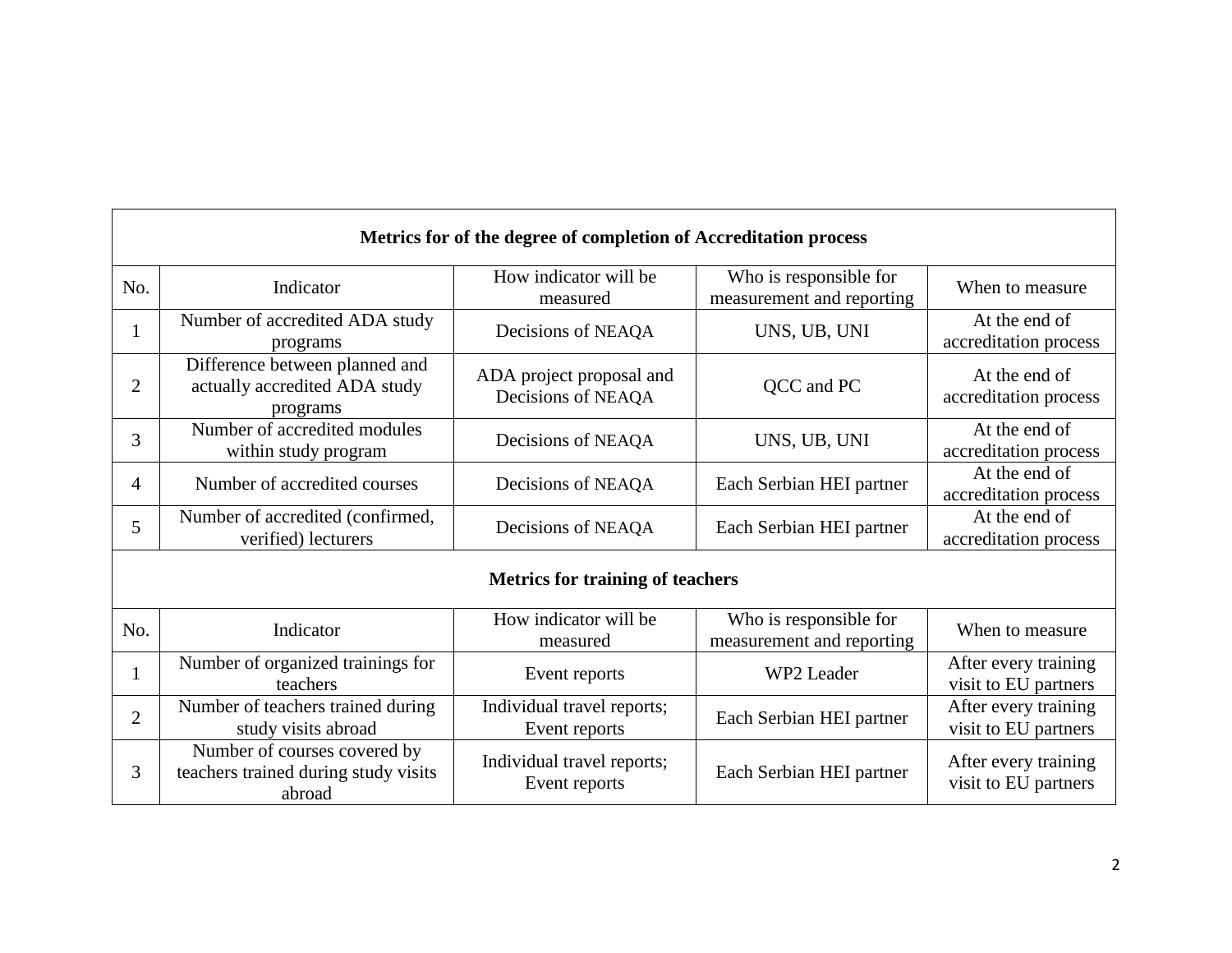|     | <b>Metrics for the student enrollment</b>                                                                                         |                                   |                                                     |                                                                                           |  |  |
|-----|-----------------------------------------------------------------------------------------------------------------------------------|-----------------------------------|-----------------------------------------------------|-------------------------------------------------------------------------------------------|--|--|
| No. | Indicator                                                                                                                         | How indicator will be<br>measured | Who is responsible for<br>measurement and reporting | When to measure                                                                           |  |  |
|     | Number of published enrollment<br>calls per year<br>(Number of Serbian HEI partner<br>who published enrollment calls per<br>year) | Enrollment calls                  | WP3 Leader                                          | After the enrollment<br>period for master<br>studies in Serbia (in<br>November each year) |  |  |
| 2   | Number of open positions for<br>students (per institution)                                                                        | Enrollment calls                  | UNS, UB, UNI                                        | After the enrollment<br>period for master<br>studies in Serbia (in<br>November each year) |  |  |
| 3   | Number of candidates applied (per<br>institution)                                                                                 | <b>Enrollment documents</b>       | UNS, UB, UNI                                        | After the enrollment<br>period for master<br>studies in Serbia (in<br>November each year) |  |  |
| 4   | Number of candidates applied from<br>Serbia (per institution)                                                                     | <b>Enrollment documents</b>       | UNS, UB, UNI                                        | After the enrollment<br>period for master<br>studies in Serbia (in<br>November each year) |  |  |
| 5   | Number of candidates applied from<br>abroad (per institution)                                                                     | <b>Enrollment documents</b>       | UNS, UB, UNI                                        | After the enrollment<br>period for master<br>studies in Serbia (in<br>November each year) |  |  |
| 6   | Number of candidates who don't<br>meet enrolment requirements (per<br>institution)                                                | <b>Enrollment documents</b>       | UNS, UB, UNI                                        | After the enrollment<br>period for master<br>studies in Serbia (in<br>November each year) |  |  |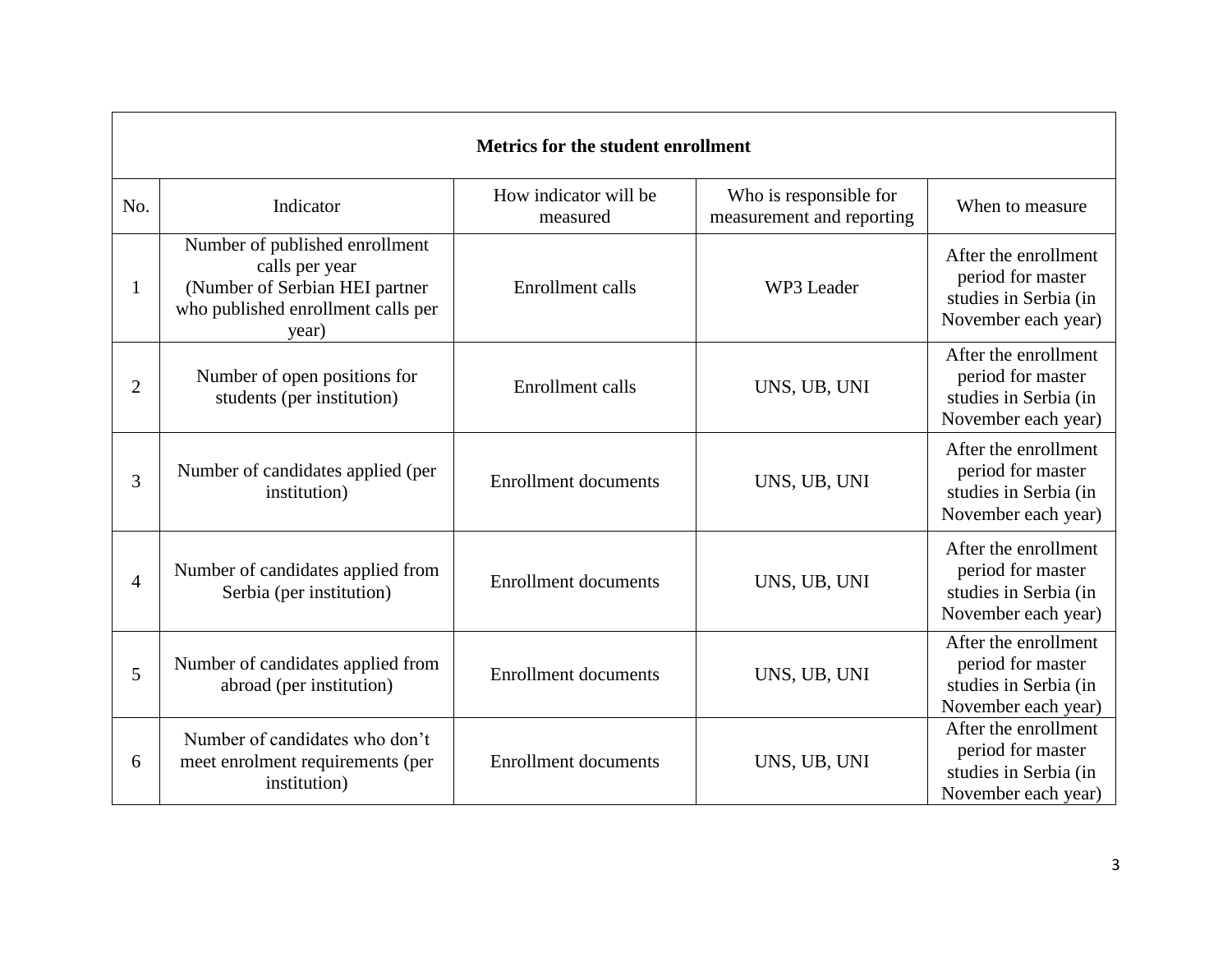| 7              | Number of enrolled students (per<br>institution)                  | <b>Enrollment documents</b>                 | UNS, UB, UNI                                        | After the enrollment<br>period for master<br>studies in Serbia (in<br>November each year) |
|----------------|-------------------------------------------------------------------|---------------------------------------------|-----------------------------------------------------|-------------------------------------------------------------------------------------------|
| 8              | Number of enrolled students from<br>Serbia (per institution)      | <b>Enrollment documents</b>                 | UNS, UB, UNI                                        | After the enrollment<br>period for master<br>studies in Serbia (in<br>November each year) |
| 9              | Number of enrolled students from<br>abroad (per institution)      | <b>Enrollment documents</b>                 | UNS, UB, UNI                                        | After the enrollment<br>period for master<br>studies in Serbia (in<br>November each year) |
|                |                                                                   | Metrics for operation of the master program |                                                     |                                                                                           |
| No.            | Indicator                                                         | How indicator will be<br>measured           | Who is responsible for<br>measurement and reporting | When to measure                                                                           |
| $\mathbf{1}$   | Number of students per study<br>program (per institution)         | Student records                             | UNS, UB, UNI                                        | At the end of each<br>semester                                                            |
| $\overline{2}$ | Number of students per module<br>(per institution)                | Student records                             | UNS, UB, UNI                                        | At the end of each<br>semester                                                            |
| 3              | Number of students per course<br>(per institution)                | Student records                             | Each Serbian HEI partner                            | At the end of each<br>semester                                                            |
|                |                                                                   | <b>Metrics for learning analytics</b>       |                                                     |                                                                                           |
| No.            | Indicator                                                         | How indicator will be<br>measured           | Who is responsible for<br>measurement and reporting | When to measure                                                                           |
| $\mathbf{1}$   | Number and % of students who<br>successfully passed the course    | Student records                             | Each Serbian HEI partner                            | Cumulative, after each<br>exam term                                                       |
| $\overline{2}$ | Success rate per module (% of<br>students who passed all courses) | Student records                             | UNS, UB, UNI                                        | At the end of school<br>year                                                              |
| 3              | Success rate per course (% of<br>students who passed the course)  | Student records                             | Each Serbian HEI partner                            | At the end of school<br>year                                                              |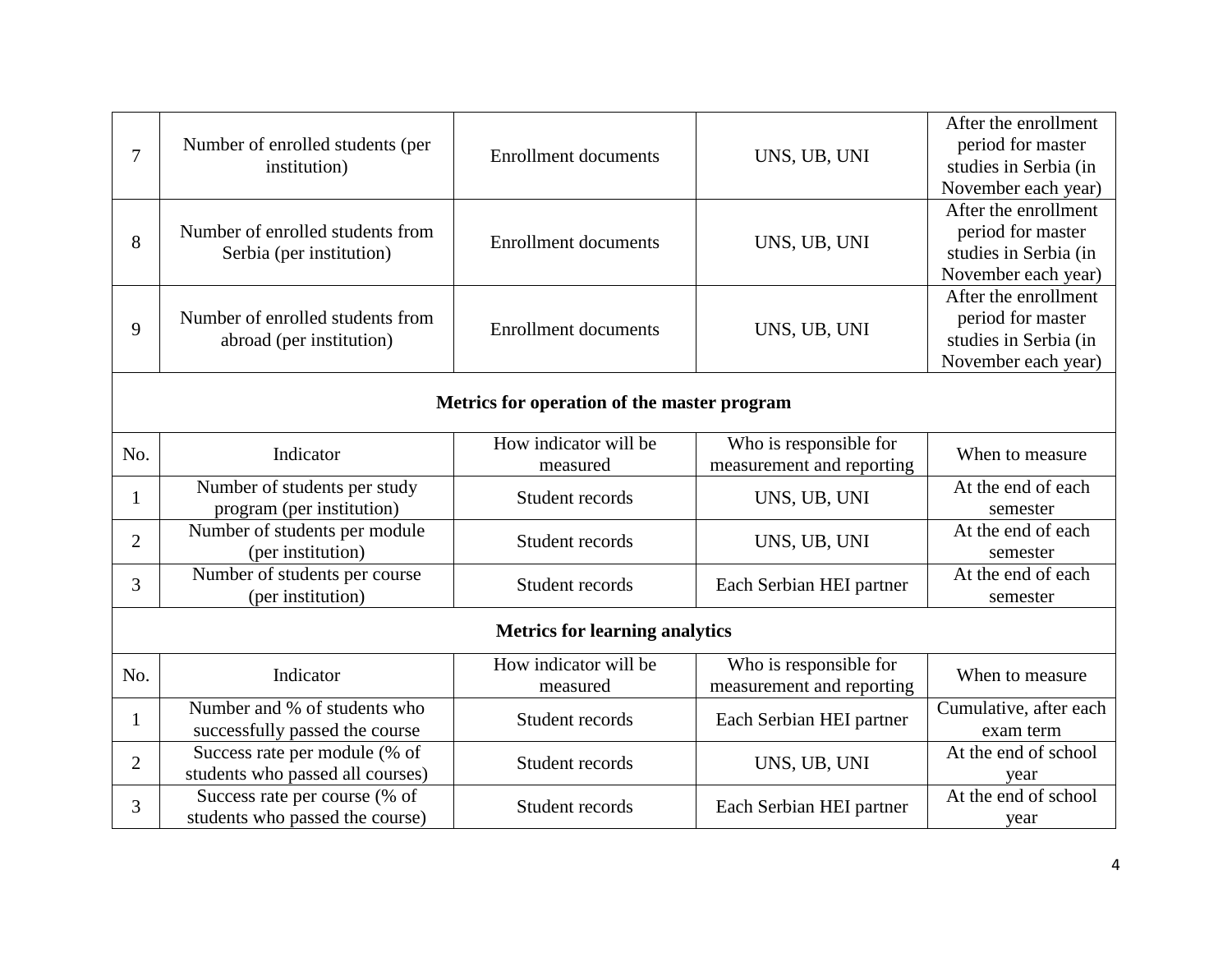| 4              | Average grade per course                                                | Student records                                                | Each Serbian HEI partner                            | At the end of school<br>year               |
|----------------|-------------------------------------------------------------------------|----------------------------------------------------------------|-----------------------------------------------------|--------------------------------------------|
| 5              | Total number of submitted master<br>thesis applications                 | Student records                                                | UNS, UB, UNI                                        | At the end of school<br>year               |
| 6              | Number of submitted master thesis<br>applications per course            | Student records                                                | UNS, UB, UNI                                        | At the end of school<br>year               |
| $\overline{7}$ | Total number and % of approved<br>master thesis applications            | Student records                                                | UNS, UB, UNI                                        | At the end of school<br>year               |
| 8              | Number and % of approved master<br>thesis applications per course       | Student records                                                | UNS, UB, UNI                                        | At the end of school<br>year               |
| 9              | Total number and % of completed<br>master thesis                        | Student records                                                | UNS, UB, UNI                                        | At the end of school<br>year               |
| 10             | Number and % of completed master<br>thesis per course                   | Student records                                                | UNS, UB, UNI                                        | At the end of school<br>year               |
| 11             | Number of students who left studies<br>- dropout rate (per institution) | Student records                                                | UNS, UB, UNI                                        | Cumulative, at the end<br>of each semester |
| 12             | Average duration of studies                                             | Student records                                                | UNS, UB, UNI                                        | At the end of school<br>year               |
|                |                                                                         | Metrics for cooperation with companies and student internships |                                                     |                                            |
| No.            | Indicator                                                               | How indicator will be<br>measured                              | Who is responsible for<br>measurement and reporting | When to measure                            |
| $\mathbf{1}$   | Number of companies contacted for<br>cooperation                        | Communication records                                          | UNS, UB, UNI                                        | At the end of school<br>year               |
| $\overline{2}$ | Number of companies agreed to<br>cooperate                              | <b>Communication records</b>                                   | UNS, UB, UNI                                        | At the end of school<br>year               |
| 3              | Success rate of cooperation<br>invitation                               | <b>Communication records</b>                                   | UNS, UB, UNI                                        | At the end of school<br>year               |
| 4              | Number of granted internships                                           | Communication records,<br>signed agreements                    | UNS, UB, UNI                                        | At the end of school<br>year               |
| 5              | Number of students applied for<br>internship (per internship)           | Application records                                            | UNS, UB, UNI                                        | At the end of school<br>year               |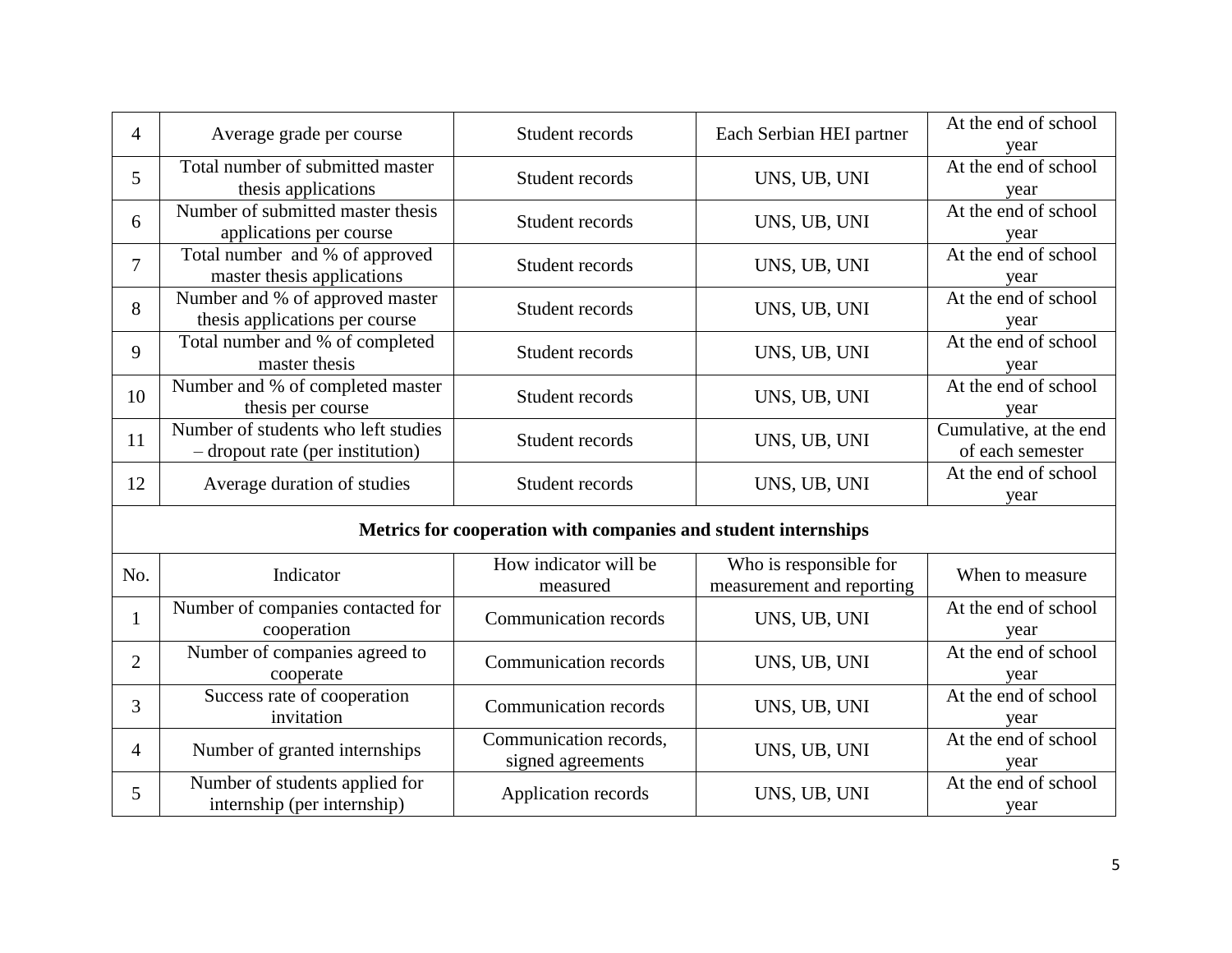| 6                                           | Number and % of students granted<br>an internship                             | Application records,<br>internship agreements         | UNS, UB, UNI                                        | At the end of school<br>year                    |  |
|---------------------------------------------|-------------------------------------------------------------------------------|-------------------------------------------------------|-----------------------------------------------------|-------------------------------------------------|--|
| $\overline{7}$                              | Number and % of students started an<br>internship                             | Internship reports                                    | UNS, UB, UNI                                        | At the end of school<br>year                    |  |
| 8                                           | Number and % of students<br>successfully completed an internship              | Internship reports                                    | UNS, UB, UNI                                        | At the end of school<br>year                    |  |
| 9                                           | Average duration of internships                                               | Internship reports                                    | UNS, UB, UNI                                        | At the end of school<br>year                    |  |
|                                             |                                                                               | <b>Metrics for LLL courses</b>                        |                                                     |                                                 |  |
| No.                                         | Indicator                                                                     | How indicator will be<br>measured                     | Who is responsible for<br>measurement and reporting | When to measure                                 |  |
| 1                                           | Number of LLL courses                                                         | LLL course list                                       | WP3 Leader                                          | When LLL course list<br>is approved by SC       |  |
| 2                                           | Number of LLL courses per<br>institution                                      | LLL course list                                       | Each Serbian HEI partner                            | When LLL course list<br>is approved by SC       |  |
| 3                                           | Number of candidates applied for<br>LLL course (per course)                   | Application records                                   | Each Serbian HEI partner                            | After application<br>process for LLL<br>courses |  |
| 4                                           | Number and % of candidates<br>attended LLL course (per course)                | Application records                                   | Each Serbian HEI partner                            | After application<br>process for LLL<br>courses |  |
| 5                                           | Success rate (% of attendees who<br>finished LLL course)                      | Event reports                                         | Each Serbian HEI partner                            | After finish of LLL<br>courses                  |  |
| <b>Metrics for satisfaction of students</b> |                                                                               |                                                       |                                                     |                                                 |  |
| No.                                         | Indicator                                                                     | How indicator will be<br>measured                     | Who is responsible for<br>measurement and reporting | When to measure                                 |  |
| $\mathbf{1}$                                | Satisfaction with premises (space,<br>equipment)                              | Student feedback form<br>(Satisfaction questionnaire) | Each Serbian HEI partner                            | At the end of the<br>semester                   |  |
| $\overline{2}$                              | Satisfaction with course description<br>(objectives, structure, requirements) | Student feedback form<br>(Satisfaction questionnaire) | Each Serbian HEI partner                            | At the end of the<br>semester                   |  |